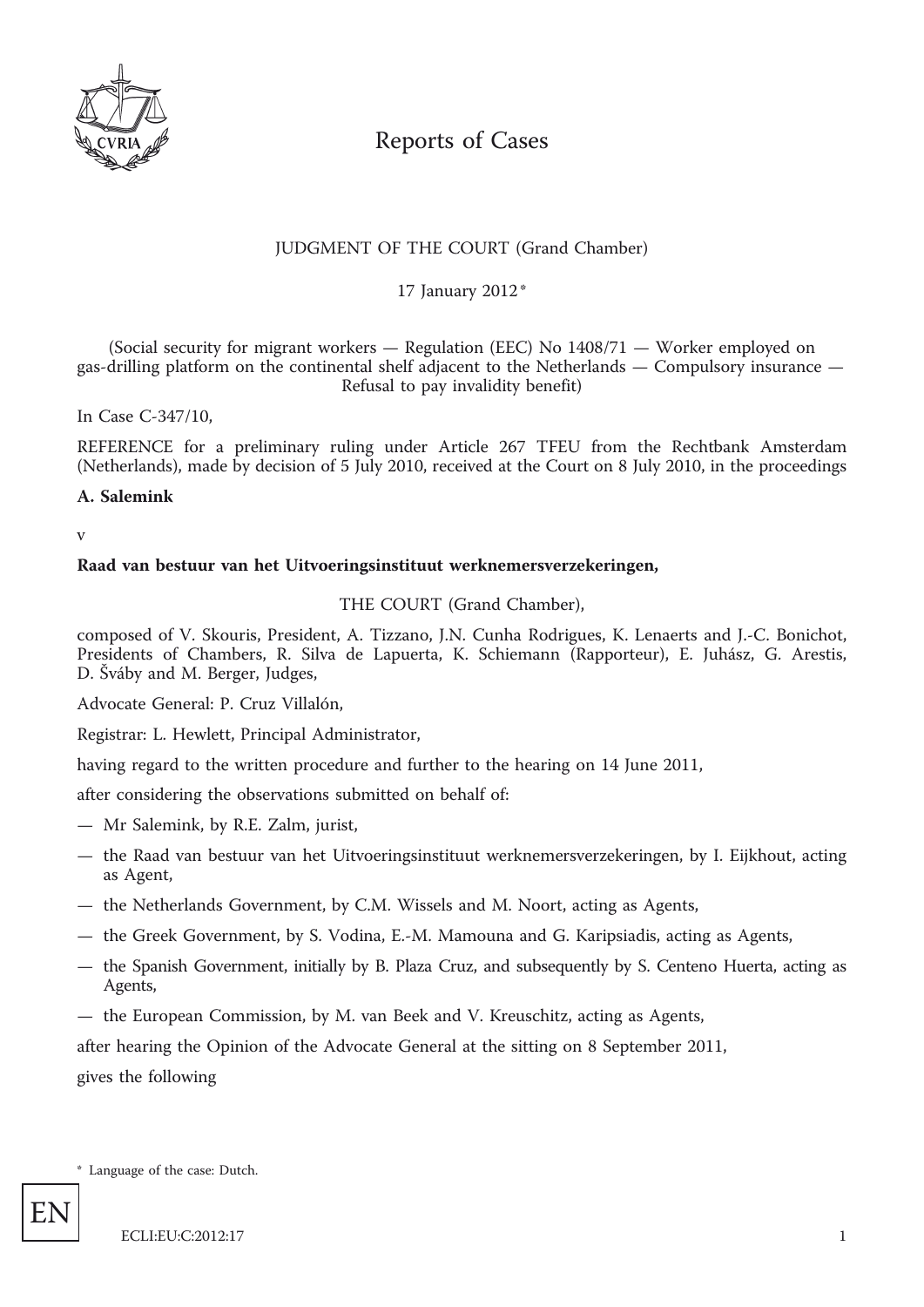## **Judgment**

- 1 This reference for a preliminary ruling concerns the interpretation of Articles 39 EC and 299 EC, and of Titles I and II of Regulation (EEC) No 1408/71 of the Council of 14 June 1971 on the application of social security schemes to employed persons, to self-employed persons and to members of their families moving within the Community, as amended and updated by Council Regulation (EC) No 118/97 of 2 December 1996 (OJ 1997 L 28, p. 1), as amended by Council Regulation (EC) No 1606/98 of 29 June 1998 (OJ 1998 L 209, p. 1, 'Regulation No 1408/71').
- 2 The reference has been made in proceedings between Mr Salemink, a Netherlands national who had worked on a gas-drilling platform on the continental shelf adjacent to the Netherlands and resident in Spain, and the Raad van bestuur van het Uitvoeringsinstituut werknemersverzekeringen (Management Board of the Employee Insurance Agency), concerning its refusal to grant Mr Salemink invalidity benefit.

### **Legal context**

### *International law*

3 The United Nations Convention on the Law of the Sea, signed at Montego Bay (Jamaica) on 10 December 1982, which entered into force on 16 November 1994, was ratified by the Kingdom of the Netherlands on 28 June 1996 and was approved on behalf of the European Community by Council Decision 98/392/EC of 23 March 1998 (OJ 1998 L 179, p. 1, the 'Convention on the Law of the Sea'), provides at Article 60 thereof, entitled 'Artificial islands, installations and structures in the exclusive economic zone', as follows:

'1. In the exclusive economic zone, the coastal State shall have the exclusive right to construct and to authorise and regulate the construction, operation and use of:

- (a) artificial islands;
- (b) installations and structures for the purposes provided for in article 56 and other economic purposes;
- (c) installations and structures which may interfere with the exercise of the rights of the coastal State in the zone.

2. The coastal State shall have exclusive jurisdiction over such artificial islands, installations and structures, including jurisdiction with regard to customs, fiscal, health, safety and immigration laws and regulations.

- …'
- 4 Article 77 of the Convention on the Law of the Sea, entitled 'Rights of the coastal State over the continental shelf', provides:

'1. The coastal State exercises over the continental shelf sovereign rights for the purpose of exploring it and exploiting its natural resources.

2. The rights referred to in paragraph 1 are exclusive in the sense that if the coastal State does not explore the continental shelf or exploit its natural resources, no one may undertake these activities without the express consent of the coastal State.

The rights of the coastal State over the continental shelf do not depend on occupation, effective or notional, or on any express proclamation.

…'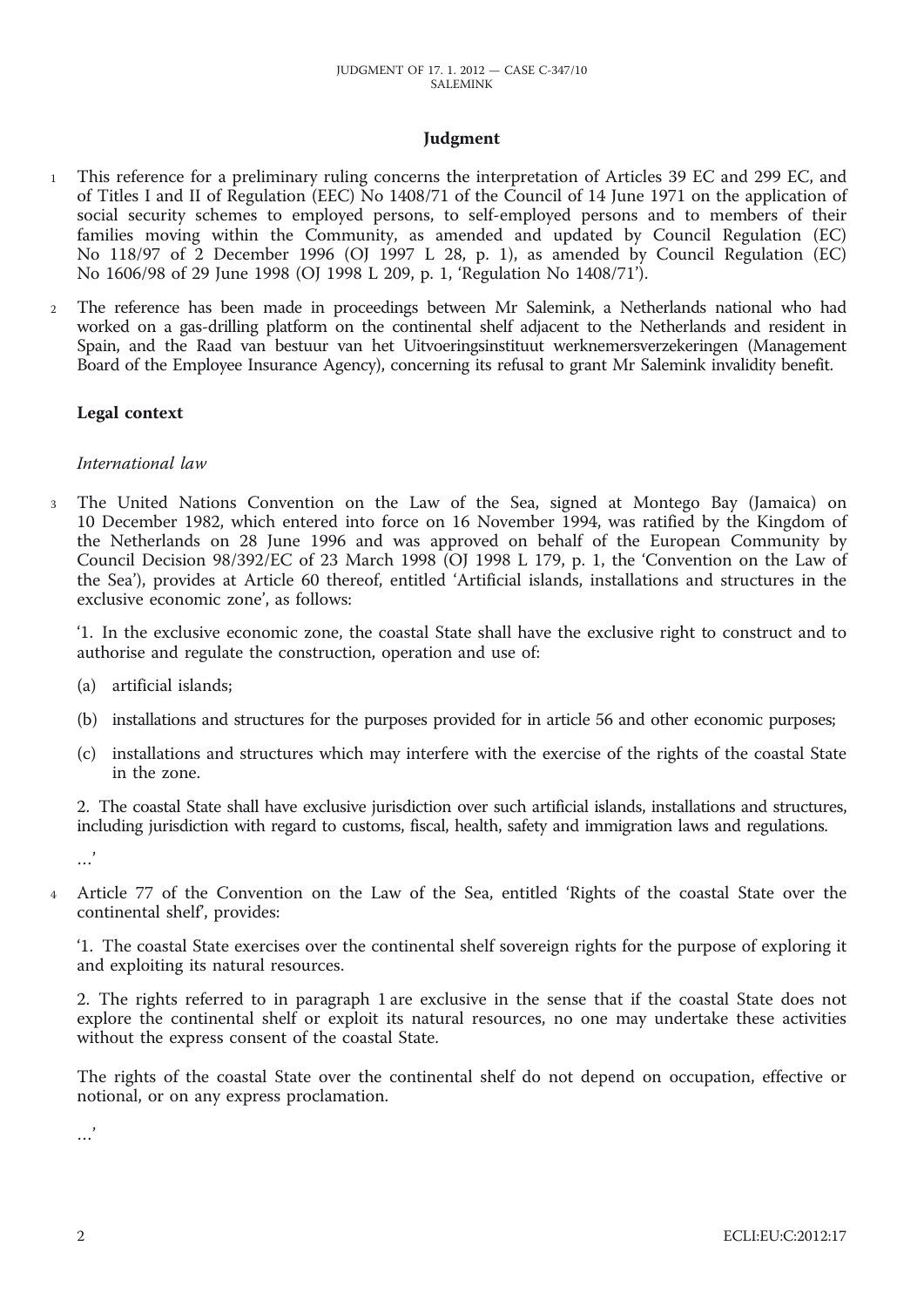5 Article 80 of that convention, entitled 'Artificial islands, installations and structures on the continental shelf', provides:

'Article 60 applies *mutatis mutandis* to artificial islands, installations and structures on the continental shelf.'

# *European Union ('EU') legislation*

6 Article 13 of Regulation No 1408/71, entitled 'General rules', provides:

'1. Subject to Articles 14c and 14f, persons to whom this Regulation applies shall be subject to the legislation of a single Member State only. That legislation shall be determined in accordance with the provisions of this Title.

- 2. Subject to Articles 14 to 17:
- (a) a person employed in the territory of one Member State shall be subject to the legislation of that State even if he resides in the territory of another Member State or if the registered office or place of business of the undertaking or individual employing him is situated in the territory of another Member State;

…'

#### *National legislation*

7 Article 3 of the Law on sickness insurance (Ziektewet, or the 'ZW') provides:

'1. An "employee" means a natural person under the age of 65 years who is employed in a position governed by private law or public law.

2. A person who works outside the Netherlands is not regarded as an employee unless that person resides in the Netherlands and the employer also has its place of business or is established in the Netherlands.'

- 8 The Law on work and income according to capacity for work (Wet werk en inkomen naar arbeidsvermogen, the 'WIA'), which entered into force on 1 January 2006, provides, at paragraph 7(1) thereof, that 'Every employee must be insured'.
- 9 Pursuant to Article 8(1) of the WIA, 'for the purposes of the present Law, an employee is defined as an employee within the meaning of the  $[ZW]$ , with the exception of employees covered by Article  $4(1)(g)$ of that Law'.
- 10 It is apparent from Article 18(1) and (2) of the WIA that the option of voluntary insurance is open to a person below the age of 65 who does not fall within the definition of an employee under Article 3(2) and (5) of the ZW, whose compulsory insurance has ended, who is resident outside the Netherlands and who, immediately after the compulsory insurance has ended, has an employment contract for a maximum term of five years with an employer who is resident or established in the Netherlands.
- 11 Under Article 47(1) of the WIA, an insured person who becomes ill is entitled to incapacity benefit if the waiting time has expired, the incapacity for work is total and long-term, and there are no grounds for excluding him.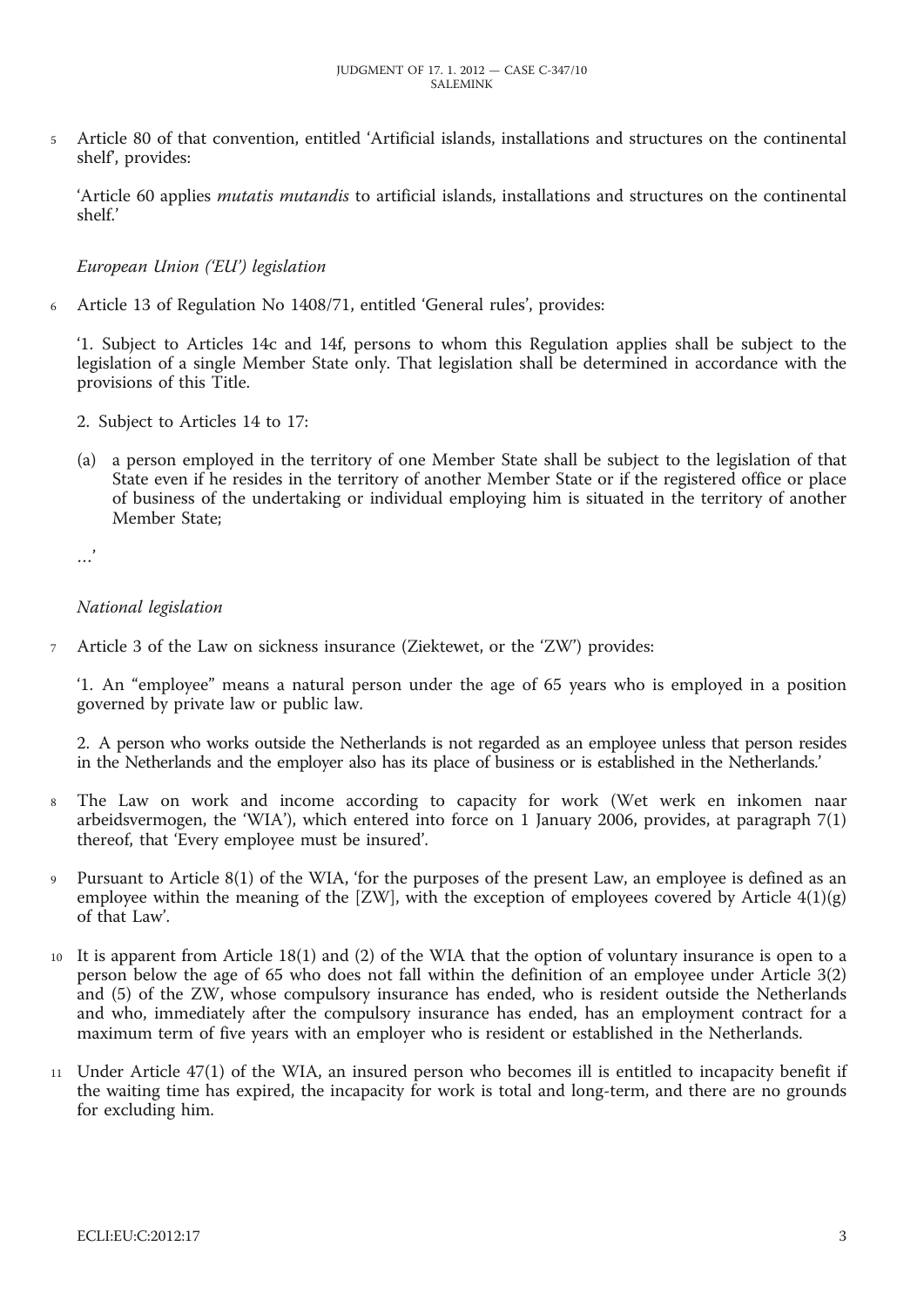12 Article 3 of the Law relating to Employment in Extraction Industries in the North Sea (Wet arbeid Mijnbouw Noordzee) provides:

'1. This Article applies to workers who are not insured under the [ZW] or by virtue of any corresponding statutory scheme of a Member State of the European Union, and whose contract of employment is governed by the Dutch law on contracts of employment, or at least the binding provisions thereof.

2. A worker who is unable through illness to perform the work agreed is entitled to the remuneration provided for under Article 629(1) of Book 7 of the Civil Code for 104 weeks, even if his contract of employment ended during that period.'

#### **The dispute in the main proceedings and the question referred for a preliminary ruling**

- 13 Mr Salemink, a Netherlands national, worked, as from 1996, as a nurse and, in part, as a radiographer, on a gas-drilling platform of the company Nederlandse Aardolie Maatschappij. The platform in question is located outside the Netherlands' territorial waters, on the continental shelf adjacent to the Netherlands, approximately 80 km from its coast.
- 14 On 10 September 2004, Mr Salemink moved his residence to Spain.
- 15 Before he left for Spain, Mr Salemink was covered by compulsory insurance pursuant to the ZW, Article 3(2) of which provides that a person who works outside the Netherlands is not regarded as an employee unless that person resides in the Netherlands and his employer also has its place of business or is established in the Netherlands.
- 16 After his move to Spain, Mr Salemink no longer satisfied the residence condition laid down in Article 3(2) and, therefore, he was excluded from the compulsory insurance, in particular from insurance against incapacity for work.
- 17 With effect from 4 October 2004, Mr Salemink was allowed to take out voluntary insurance, which was, however, subsequently terminated, since the premiums had not been paid. Mr Salemink's later attempts, during 2006, to be allowed to take out voluntary insurance were unsuccessful because the applications were made late.
- 18 After reporting sick on 24 October 2006, on 11 September 2007 Mr Salemink applied for incapacity benefit pursuant to the WIA, as from 24 October 2008.
- 19 That application was refused by the Uitvoeringsinstituut werknemersverzekeringen (the Employee Insurance Agency, 'the UWV') on the ground that, on the date on which he had become incapacitated for work, namely, on 24 October 2006, Mr Salemink was not compulsorily insured. Since Mr Salemink had resided outside the Netherlands since 10 September 2004, the UWV took the view that he was no longer compulsorily insured as from that date.
- 20 Before the Rechtbank Amsterdam, Mr Salemink submitted that he was eligible for invalidity benefit on the basis of Regulation No 1408/71, which, in his submission, is applicable in the continental shelf adjacent to the Netherlands, which should be regarded as part of Netherlands territory.
- 21 In that connection, Mr Salemink relies on the policy of the Sociale Verzekeringsbank (the Social Insurance Agency, the 'SVB') with effect from 1 January 2006, which is based upon Case C-60/93 *Aldewereld* [1994] ECR I-2991, and which regards employees working on the continental shelf adjacent to the Netherlands as being covered by the Netherlands' social insurance.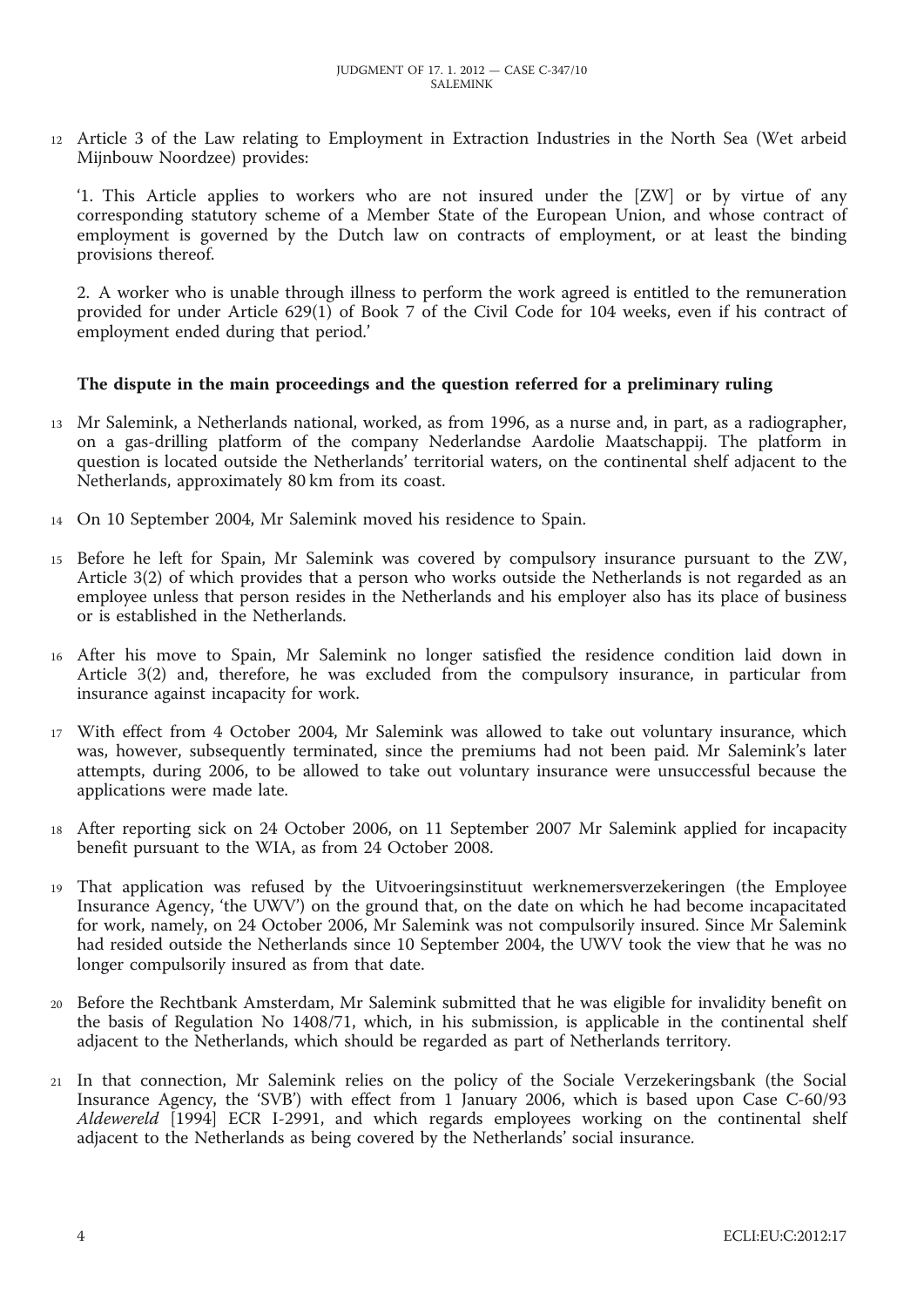22 The national court describes that policy as follows:

'The SVB assumes that Title II of... Regulation [No 1408/71] is applicable if an employee is resident in Community territory but works outside Community territory for an employer established within the Community. Here the SVB derives from the [grounds of the judgment] of the Court of Justice … in Case 237/83 *Prodest* [1984] ECR 3153 and *Aldewereld* the condition that, immediately prior to the work performed outside the Community, the employee must be insured in the Member State in which his employer is established or that the employee is insured under the national legislation of that Member State while performing the work outside the Community. If either of these conditions is satisfied, the SVB assumes that the legislation of the Member State of the employer is deemed to be applicable during the period in which work is performed outside the Community.'

- 23 However, the UWV took the position that, after his move to Spain, Mr Salemink no longer satisfied the conditions for affiliation to the compulsory insurance scheme.
- 24 The national court expresses doubts as to whether the scope of Regulation No 1408/71 may extend to the continental shelf in question. It enquires whether a distinction ought to be made between, on the one hand, the territory in which a Member State is sovereign and, on the other, the territory in which it is authorised to exercise limited sovereign rights but is also entitled to refrain from exercising those rights — which, in the national court's view, the Netherlands has done on the continental shelf in respect of social security legislation. Thus, the question is whether a Member State is at liberty, within the functional jurisdiction exercised by it on the continental shelf, to treat employees working on that continental shelf differently from those working within the territory of that State.
- 25 The national court accepts that the UWV's refusal may be incompatible with the principle of the freedom of movement for workers, having regard to the fact that Mr Salemink has lost an advantage which he enjoyed while resident in the Netherlands. However, the national court is uncertain whether that incompatibility might be mitigated by the fact that Mr Salemink was in a position to take out voluntary insurance and availed himself of that possibility.
- 26 In conclusion, the national court points out that the residence condition laid down in Article 3(2) of the ZW is a problematic criterion in that it may potentially lead to discrimination on grounds of nationality.
- 27 In those circumstances, the Rechtbank Amsterdam decided to stay the proceedings and to refer the following question to the Court of Justice for a preliminary ruling:

'Do the rules forming part of European Community law which are designed to bring about free[dom of] movement for workers, in particular the rules set out in Titles I and II of Regulation (EEC) No 1408/71 as well as in Articles 39 and 299 of the EC Treaty … preclude an employee, working outside Netherlands territory on a fixed installation on the [continental shelf adjacent to the Netherlands] for an employer established in the Netherlands, from being in a position in which he is not insured under national statutory employee insurance solely on the ground that he is not resident in the Netherlands but in another Member State (in this case, Spain), even if he has Netherlands nationality and can also avail of the option to take out voluntary insurance under essentially the same conditions as those which apply to compulsory insurance?'

#### **The question referred for a preliminary ruling**

28 By its question the national court asks, in essence, whether the provisions of Regulation No 1408/71 and Article 39 EC must be interpreted as precluding an employee, working on a fixed installation on the continental shelf adjacent to a Member State, from being in a position in which he is not compulsorily insured under national statutory employee insurance in that Member State solely on the ground that he is not resident there but in another Member State.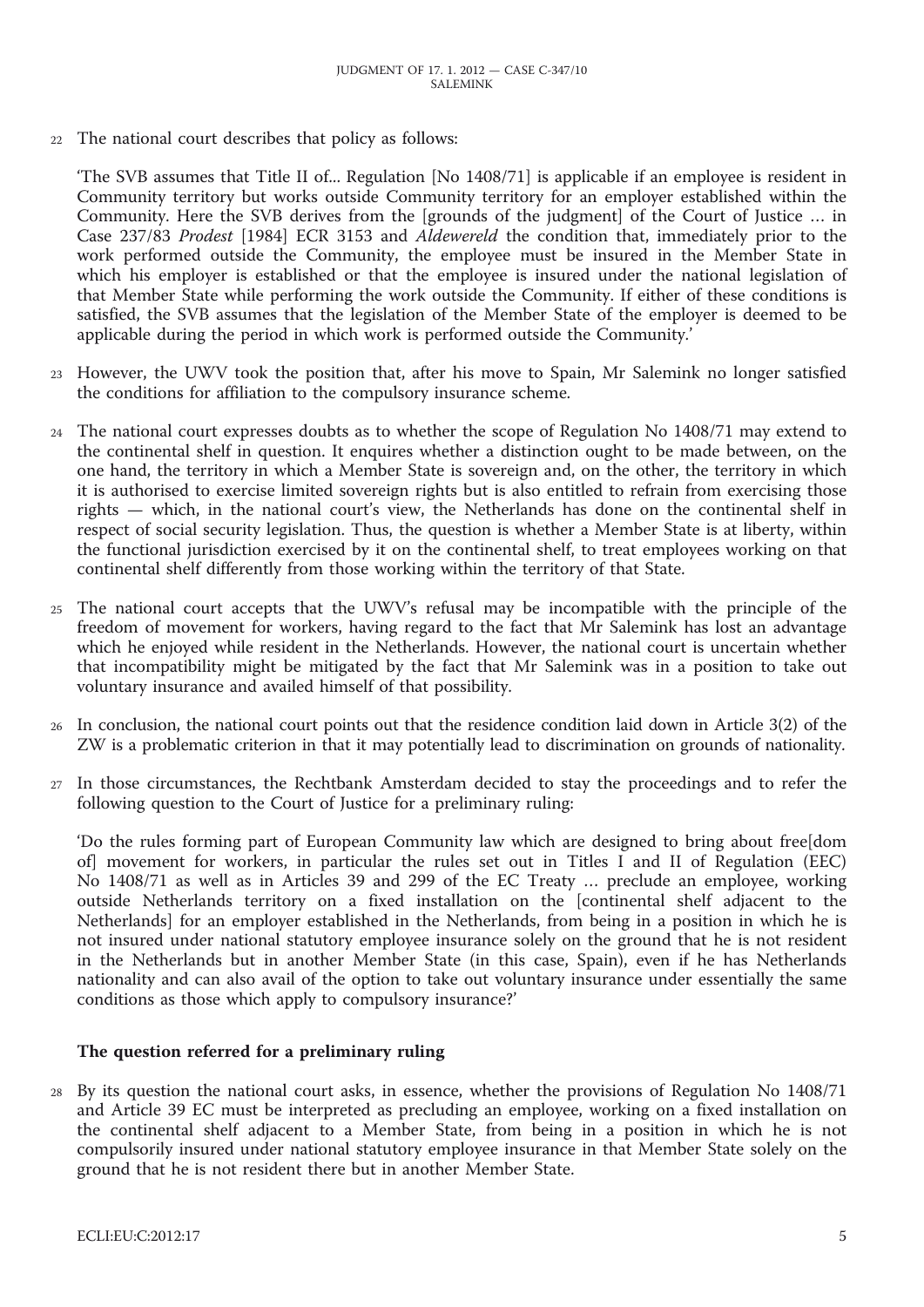- 29 In that connection, under Article 13(2)(a) of Regulation No 1408/71, a person employed in the territory of one Member State is to be subject to the legislation of that State even if he resides in the territory of another Member State.
- 30 However, whether Article 13(2)(a) of Regulation No 1408/71, and EU law in general, is applicable in a case such as that in the main proceedings is disputed by both the Netherlands Government and the UWV since the professional activity in question is carried out on a gas-drilling platform on the continental shelf adjacent to the Netherlands, outside the Netherlands' territorial waters. The Netherlands Government and the UWV submit in that connection that the territorial scope of Regulation No 1408/71 is restricted to the national territory. The national court is also uncertain whether EU law is applicable to the continental shelf in question.
- 31 In that regard, reference must be made to the rules and principles of international law relating to the legal regime applicable to the continental shelf.
- 32 In its judgment of 20 February 1969 (the so-called North Sea Continental Shelf cases, *Reports*, 1969, p. 3, paragraph 19), the International Court of Justice had to rule on the rights of the coastal State in respect of the area of the continental shelf constituting a natural prolongation of its land territory under the sea. It held that such rights exist *ipso facto* and *ab initio* by virtue of the State's sovereignty over the land and by extension of that sovereignty in the form of the exercise of sovereign rights for the purposes of the exploration of the seabed and the exploitation of its natural resources.
- 33 It follows from Article 77 of the Convention on the Law of the Sea that the coastal State exercises over the continental shelf sovereign rights for the purpose of exploring it and exploiting its natural resources. Those rights are exclusive in the sense that if the coastal State does not explore the continental shelf or exploit its natural resources, no one may undertake these activities without its express consent.
- In accordance with Article 80 of the Convention on the Law of the Sea, in conjunction with Article 60 thereof, the coastal State has the exclusive right to construct the artificial islands, installations and structures on the continental shelf, to authorise them and to regulate their construction, operation and use. The coastal State has exclusive jurisdiction over such artificial islands, installations and structures.
- 35 Since a Member State has sovereignty over the continental shelf adjacent to it albeit functional and limited sovereignty (see, to that effect, Case C-111/05 *Aktiebolaget NN* [2007] ECR I-2697, paragraph 59) — work carried out on fixed or floating installations positioned on the continental shelf, in the context of the prospecting and/or exploitation of natural resources, is to be regarded as work carried out in the territory of that State for the purposes of applying EU law (see, to that effect, Case C-37/00 *Weber* [2002] ECR I-2013, paragraph 36, and Case C-6/04 *Commission* v *United Kingdom* [2005] ECR I-9017, paragraph 117).
- 36 A Member State which takes advantage of the economic rights to prospect and/or exploit natural resources on that part of the continental shelf which is adjacent to it cannot avoid the application of the EU law provisions designed to ensure the freedom of movement of persons working on such installations.
- 37 Since it has been established that EU law, and in particular Regulation No 1408/71, is applicable to the continental shelf adjacent to a Member State, it is necessary to examine whether that regulation and the provisions of the EC Treaty on freedom of movement for workers preclude a person in Mr Salemink's situation from being excluded from the compulsory insurance scheme after transferring his residence to Spain.
- 38 In that regard, the sole purpose of Article 13(2)(a) of Regulation No 1408/71 is to determine the national legislation applicable to persons employed in the territory of a Member State. As such, the provision is not intended to lay down the conditions creating the right or the obligation to become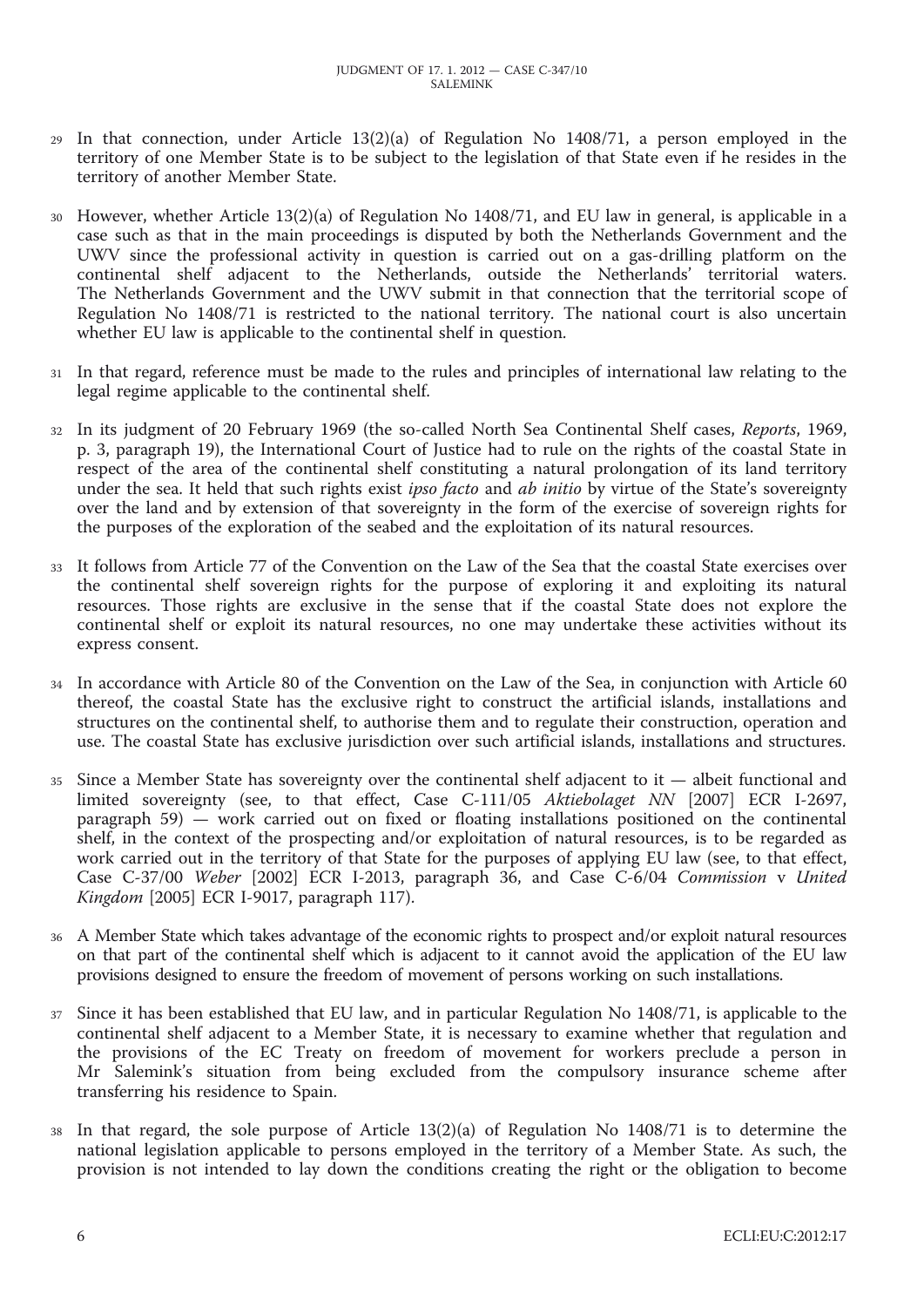affiliated to a social security scheme or to a particular branch under such a scheme. As the Court has stated on several occasions in its case-law, it is for the legislation of each Member State to lay down those conditions (see, inter alia, Case 275/81 *Koks* v *Raad van Arbeid* [1982] ECR 3013, and C-227/03 *van Pommeren-Bourgondiën* [2005] ECR I-6101, paragraph 33).

- 39 However, although Member States retain the power to organise the conditions of affiliation to their social security schemes, they must none the less, when exercising that power, comply with EU law and, in particular, the Treaty provisions on freedom of movement for workers (see, to that effect, Case C-2/89 *Kits van Heijningen* [1990] ECR I-1755, paragraph 20, and Case C-135/99 *Elsen* [2000] ECR I-10409, paragraph 33).
- 40 Consequently, those conditions may not have the effect of excluding from the scope of national legislation, such as that at issue in the main proceedings, persons to whom that legislation applies pursuant to Regulation No 1408/71 and the compulsory insurance schemes must be compatible with the provisions of Article 39 EC (see, to that effect, *Kits van Heijningen*, paragraph 20, and *van Pommeren-Bourgondiën*, paragraph 39).
- 41 Article 13(2)(a) of Regulation No 1408/71 expressly provides that a person employed in the territory of one Member State is to be subject to the legislation of that State 'even if he resides in the territory of another Member State'. That provision would not be complied with if the residence condition laid down by the legislation of the Member State in whose territory the person is employed for affiliation to the compulsory insurance scheme which it establishes could be relied on against the persons referred to in Article 13(2)(a). With regard to those persons, the effect of that provision is to replace the residence condition with a condition based on employment in the territory of the Member State concerned (see *Kits van Heijningen*, paragraph 21).
- 42 Thus, national legislation, such as that at issue in the main proceedings, which lays down that it is the residence criterion which determines whether or not an employee working on a gas-drilling platform on the continental shelf adjacent to a Member State may benefit from compulsory insurance in that Member State is contrary to Article 13(2)(a) of Regulation No 1408/71.
- 43 Moreover, it must be found that such national legislation places non-resident workers, such as Mr Salemink, in a less favourable position than resident workers with regard to their social security cover in the Netherlands, and therefore undermines the principle of freedom of movement secured by Article 39 EC.
- 44 Even though the Court, in paragraph 40 of *van Pommeren-Bourgondiën*, did not rule out that the residence requirement — as a condition for continuing to qualify for compulsory insurance in respect of some branches of social security — might be compatible with Article 39 EC, the option of taking out voluntary insurance open to Mr Salemink cannot invalidate the finding in paragraph 43 above. The steps which non-resident workers wishing to take out voluntary insurance must take on their own initiative, and the constraints associated with such insurance, such as complying with time-limits for applying for insurance, are factors which place non-resident workers — who have the option only of voluntary insurance — in a less favourable position than resident workers, who are covered by compulsory insurance.
- 45 Consequently, the answer to the question referred is that Article 13(2)(a) of Regulation No 1408/71 and Article 39 EC must be interpreted as precluding an employee, working on a fixed installation on the continental shelf adjacent to a Member State, from being in a position in which he is not compulsorily insured under national statutory employee insurance in that Member State solely on the ground that he is not resident there but in another Member State.